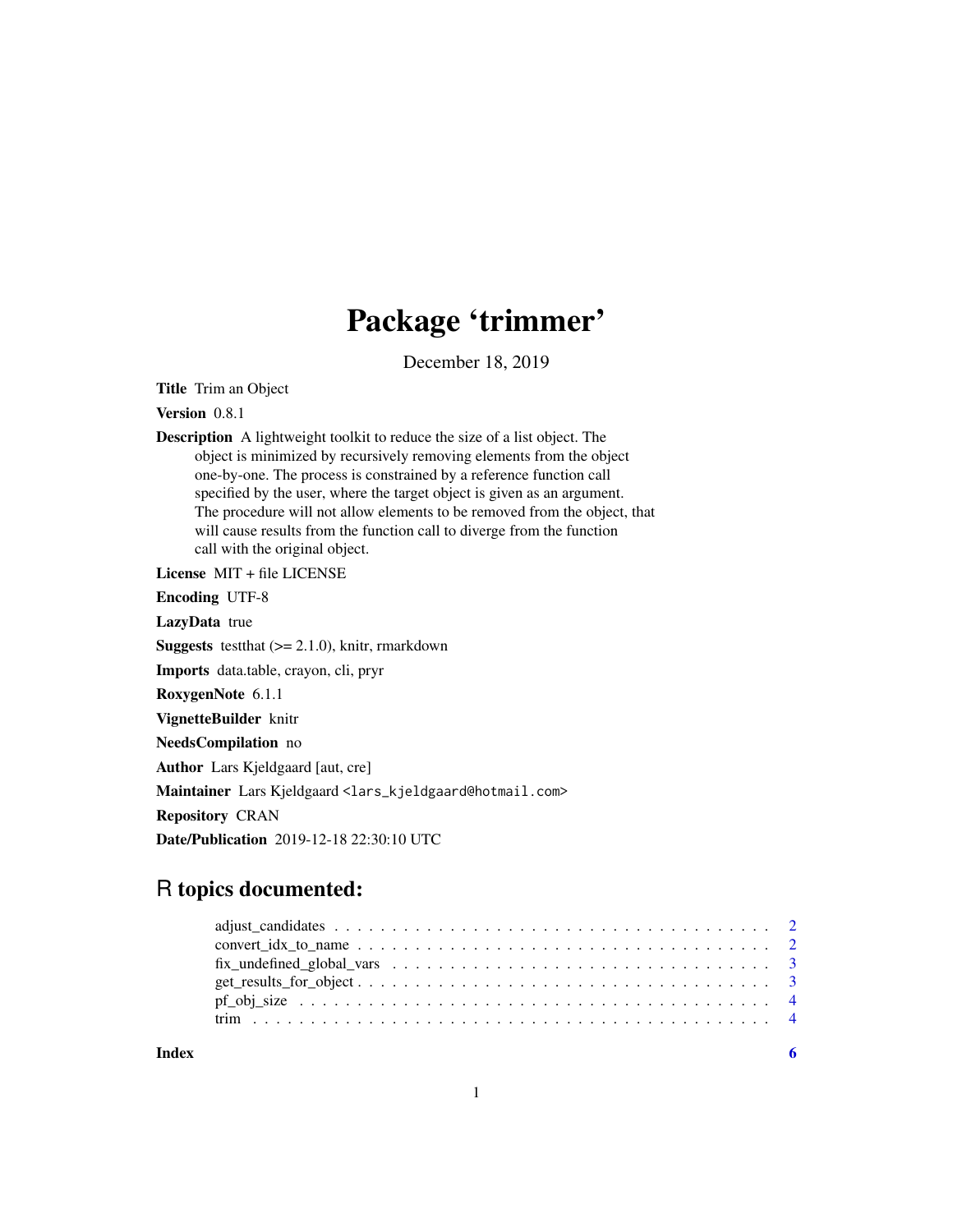<span id="page-1-0"></span>

#### Description

Adjusts positions of all candidates for elimination in data.table after removing a candidate (due to the fact, that the positions may shift).

#### Usage

```
adjust_candidates(cand, cand_top_idx)
```
# Arguments

| cand         | data. table with candidates for elimination given by their position indices. |
|--------------|------------------------------------------------------------------------------|
| cand_top_idx | numeric position index of candidate to be removed.                           |

#### Value

data.table candidates after any adjustments to position indices of candidates.

convert\_idx\_to\_name *Convert Numbered Index to Named Index of List Element*

#### Description

Convert Numbered Index to Named Index of List Element

#### Usage

```
convert_idx_to_name(vec, obj)
```
#### Arguments

| vec | numeric numeric index of list element. |
|-----|----------------------------------------|
| obi | list                                   |

# Value

character named index of list element.

# Examples

```
d \leftarrow list(a = list(b = list(c = 3, d = 5), e = c(2,4)))
num\_idx \leq c(1,1,2)convert_idx_to_name(num_idx, d)
```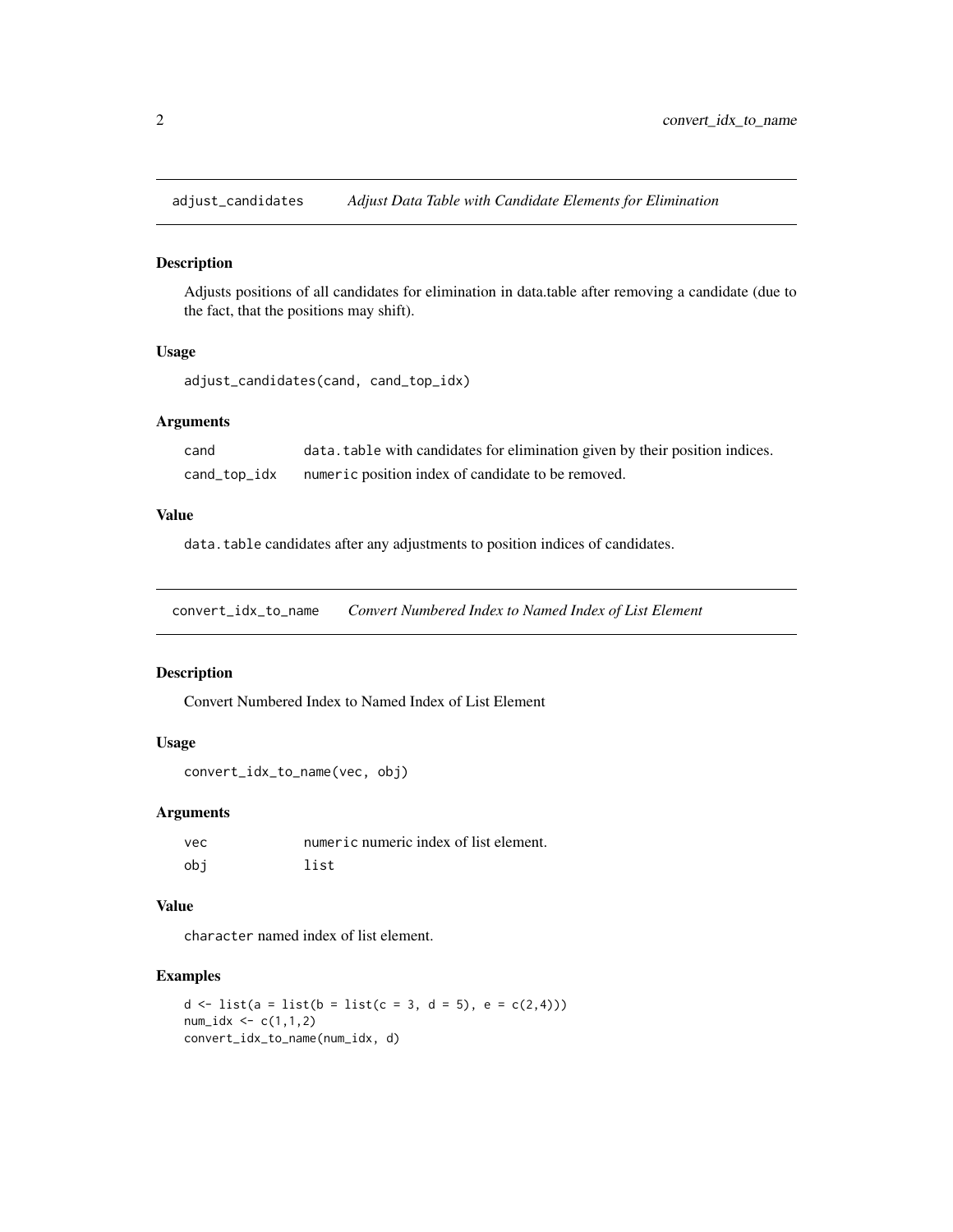```
fix_undefined_global_vars
```
*Fix til at undgå R CMD check notes for "no visible binding for global variable"*

# Description

Dette script gør det muligt at referere til kolonner i data frames ved hjælp af Non Standard Evaluation (NSE) i databehandlingspakker som data.table og dplyr, uden at dette medfører R CMD check notes angående "no visible binding for global variable". Navnene på de variable, der refereres til ved hjælp af NSE, skal blot angives i en vektor til funktionen globalVariables() nedenfor.

#### Usage

```
fix_undefined_global_vars()
```
# Details

Dette er den anbefalede løsning fra CRAN.

get\_results\_for\_object

*Compute Results From Function Call with Object as Argument*

#### Description

Compute Results From Function Call with Object as Argument

#### Usage

```
get_results_for_object(obj, obj_arg_name, fun, ...,
  tolerate_warnings = TRUE)
```
#### Arguments

| obi               | list R object to be trimmed. _MUST_ inherit from the 'list' class.                                                                                                                                            |  |
|-------------------|---------------------------------------------------------------------------------------------------------------------------------------------------------------------------------------------------------------|--|
| obj_arg_name      | character what is the name of the parameter, that 'obj' must be set to, when<br>invoking 'fun'. Defaults to NULL, in which case the function assumes, that the<br>'obj' matches the first parameter of 'fun'. |  |
| fun               | function function that must return the same results, when invoked with 'obj'<br>both before and after trimming.                                                                                               |  |
| $\ddots$          | other (named) arguments for 'fun'.                                                                                                                                                                            |  |
| tolerate_warnings |                                                                                                                                                                                                               |  |
|                   | logical tolerate warnings $(=\text{TRUE})$ Or not $(=\text{FALSE})$ from function call re-<br>sults?                                                                                                          |  |
|                   |                                                                                                                                                                                                               |  |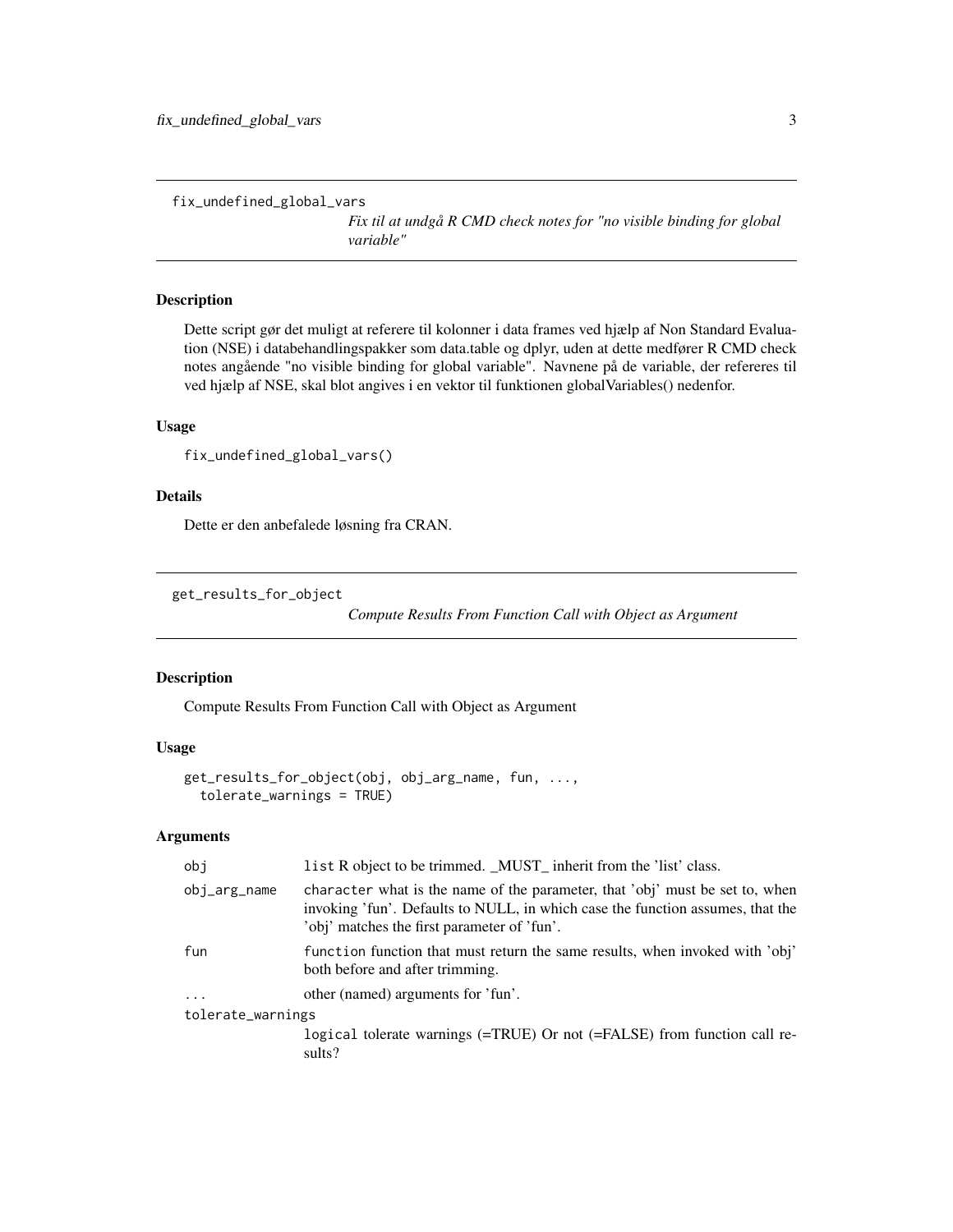# <span id="page-3-0"></span>Value

results from function call.

pf\_obj\_size *Convert Size in Bytes to Print Friendly String*

#### Description

Convert Size in Bytes to Print Friendly String

#### Usage

pf\_obj\_size(x, digits = 2)

#### Arguments

| x      | numeric object size in digits.     |
|--------|------------------------------------|
| digits | numeric number of digits you want. |

#### Value

character priend friendly string.

#### Examples

```
pf_obj_size(10)
pf_obj_size(1010)
pf_obj_size(2e06)
```
trim *Trim an R Object*

#### Description

Trims an R object whilst presuming the results of a given function call, where the R object is given as an argument. One popular example could be trimming an R model object whilst presuming the results of the [predict](#page-0-0) function on a sample of data.

#### Usage

```
trim(obj, obj_{arg_name} = NULL, fun = predict, size_{target} = 0,tolerate_warnings = FALSE, verbose = TRUE, dont_touch = list(),
  ...)
```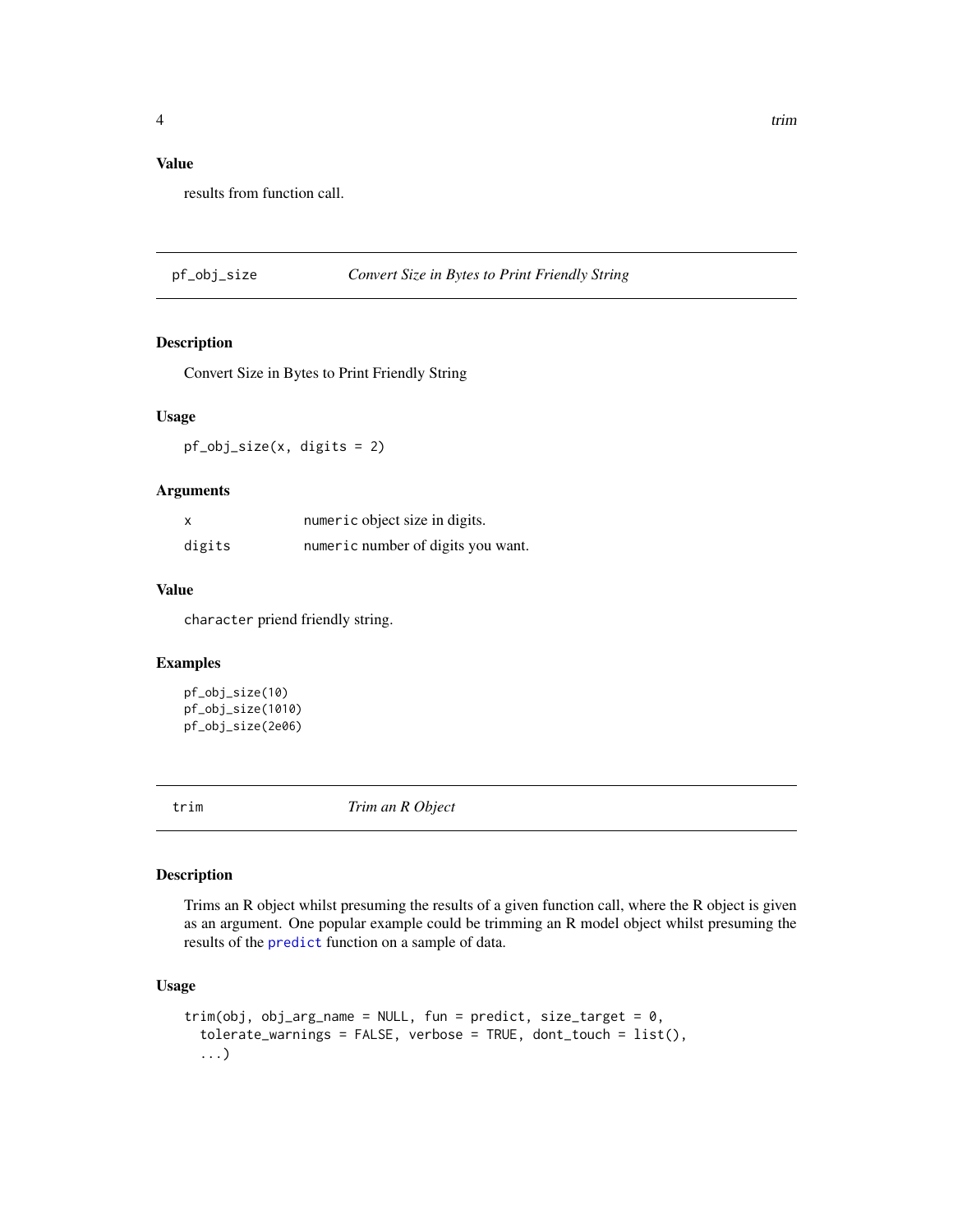# trim the state of the state of the state of the state of the state of the state of the state of the state of the state of the state of the state of the state of the state of the state of the state of the state of the state

# Arguments

| obj               | list R object to be trimmed. _MUST_ inherit from the 'list' class.                                                                                                                                                                                                            |  |
|-------------------|-------------------------------------------------------------------------------------------------------------------------------------------------------------------------------------------------------------------------------------------------------------------------------|--|
| obj_arg_name      | character what is the name of the parameter, that 'obj' must be set to, when<br>invoking 'fun'. Defaults to NULL, in which case the function assumes, that the<br>'obj' matches the first parameter of 'fun'.                                                                 |  |
| fun               | function function that must return the same results, when invoked with 'obj'<br>both before and after trimming.                                                                                                                                                               |  |
| size_target       | numeric desired maximum size in _MegaBytes_ of object after trimming has<br>been conducted. When this size is achieved, the trimming stops. Defaults to 0,<br>in which case trimming continues, until no further trimming can be done without<br>breaking results from 'fun'. |  |
| tolerate_warnings |                                                                                                                                                                                                                                                                               |  |
|                   | logical tolerate warnings (=TRUE) Or not (=FALSE) from function call re-<br>sults?                                                                                                                                                                                            |  |
| verbose           | logical print messages?                                                                                                                                                                                                                                                       |  |
| dont_touch        | list list with name indices of elements, that must not be removed from object<br>by trimming procedure.                                                                                                                                                                       |  |
| $\ddotsc$         | other (named) arguments for 'fun'.                                                                                                                                                                                                                                            |  |

# Examples

# get training data for predictive model. trn <- datasets::mtcars # estimate model.

```
mdl \leq -\ln(\text{mpg} \sim ., \text{data} = \text{trn})trim(obj = mdl, obj_arg_name = "object", fun = predict, newdata = trn)
trim(obj = mdl, obj_arg_name = "object", fun = predict, newdata = trn,
dont_touch = list(c("model"), c("qr","tol")))
```